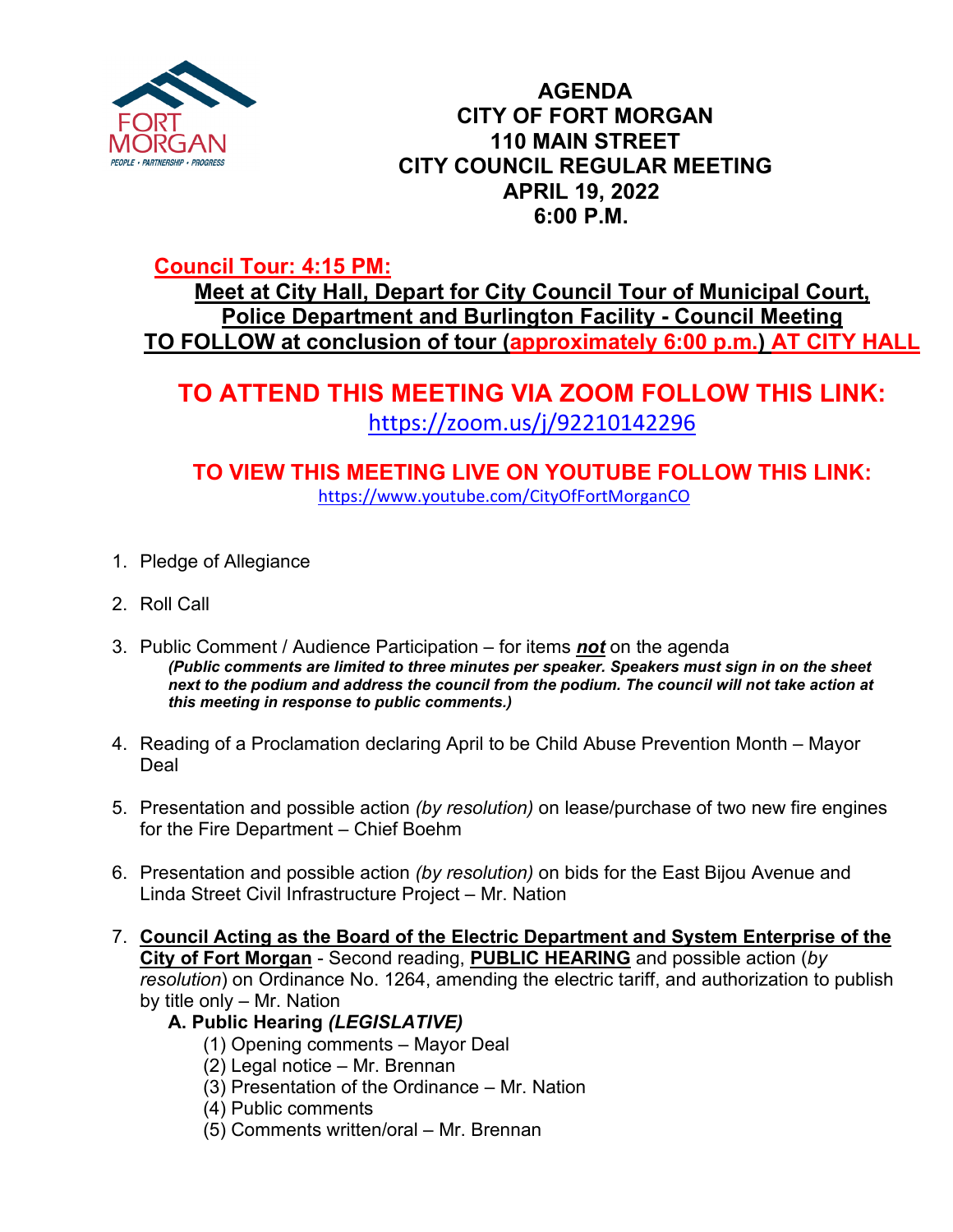(6) Comments by the Council

(7) Motion to close/continue the Public Hearing

#### **B. Council Action – Ms. Williams**

Action *(by resolution)* on Ordinance No. 1264, amending the "Schedule of Service Charges" for Electric Tariff Number 3, and authorization to publish by title only.

## 8. **Council acting as the Board of the Natural Gas Department and System Enterprise of the City of Fort Morgan** - Second reading, **PUBLIC HEARING** and possible action (*by*

*resolution*) on Ordinance No. 1265, amending the gas tariff, and authorization to publish by title only – Mr. Nation

#### **A. Public Hearing** *(LEGISLATIVE)*

- (1) Opening comments Mayor Deal
- (2) Legal notice Mr. Brennan
- (3) Presentation of the Ordinance Mr. Nation
- (4) Public comments
- (5) Comments written/oral Mr. Brennan
- (6) Comments by the Council
- (7) Motion to close/continue the Public Hearing

#### **B. Council Action – Ms. Williams**

Action *(by resolution)* on Ordinance No. 1265, amending the "Schedule of Service Charges" for Gas Tariff Number 3, and authorization to publish by title only.

- 9. **Council acting as the Board of the Natural Gas Department and System Enterprise of the City of Fort Morgan** - Presentation and possible action on a *Resolution* adjusting the gas rates of the Natural Gas Department and System Enterprise – Mr. Nation
- 10. **PUBLIC HEARING** on a preliminary plat for a major subdivision for Legacy Townhomes at CentrePointe – Mr. Nation

#### **A.****Public Hearing** *(QUASI-JUDICIAL)*

- (1) Opening Comments Mayor Deal
- (2) Legal Notice Mr. Brennan
- (3) Presentation of the Application Mr. Nation
- (4) Comments by the Applicant
- (5) Public Comment
- (6) Public Comments (Written or Oral) Mr. Brennan
- (7) Comments by City Council
- (8) Motion to (close/continue) the Public Hearing

#### **B. Council Action** – Ms. Williams

Action *(by resolution)* on an application for a preliminary plat for Legacy Townhomes at CentrePointe.

11. Presentation, first reading and possible action (*by resolution*) on an Ordinance (1266) amending Chapter 10 of the Fort Morgan Municipal Code regarding harassment, to update the offense in conformance with a recent Colorado Supreme Court decision, and request to schedule a public hearing on the ordinance for May 3 – Ms. Williams

## 12. **CONSENT AGENDA (By Resolution)** – Mr. Brennan